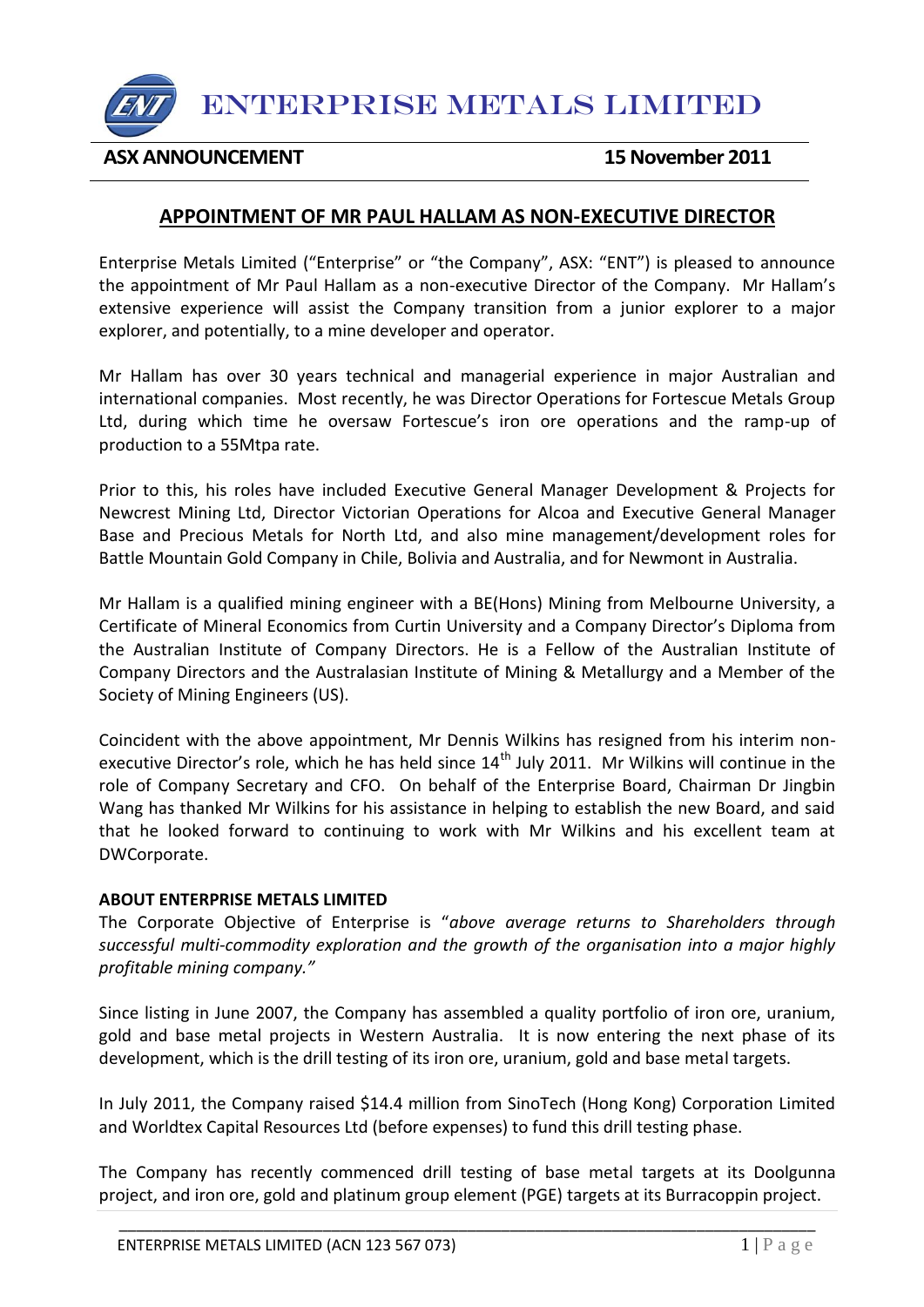

Drill testing of targets at Sylvania and Earaheedy (iron ore), Yalgoo, Byro and Lake Harris (uranium) and Darlot (gold) is expected to commence in the first 6 months of 2012.

The Company has a strong management team and experienced Board of Directors, supported by a strong technical team. At 30<sup>th</sup> September 2011 the Company had over \$13 million cash at bank and no debt. The objective of the exploration plan over the next 12 months is to convert the Company's exploration targets into resources and reserves, and build a major mining and exploration house.

**Dr Jingbin Wang Chairman**

*Contact:* 

*Telephone: 08 9436 9200 Facsimile: 08 9436 9299 Email: admin@enterprisemetals.com.au*

*[www.enterprisemetals.com.au](http://www.enterprisemetals.com.au/)*

\_\_\_\_\_\_\_\_\_\_\_\_\_\_\_\_\_\_\_\_\_\_\_\_\_\_\_\_\_\_\_\_\_\_\_\_\_\_\_\_\_\_\_\_\_\_\_\_\_\_\_\_\_\_\_\_\_\_\_\_\_\_\_\_\_\_\_\_\_\_\_\_\_\_\_\_\_\_\_\_\_\_